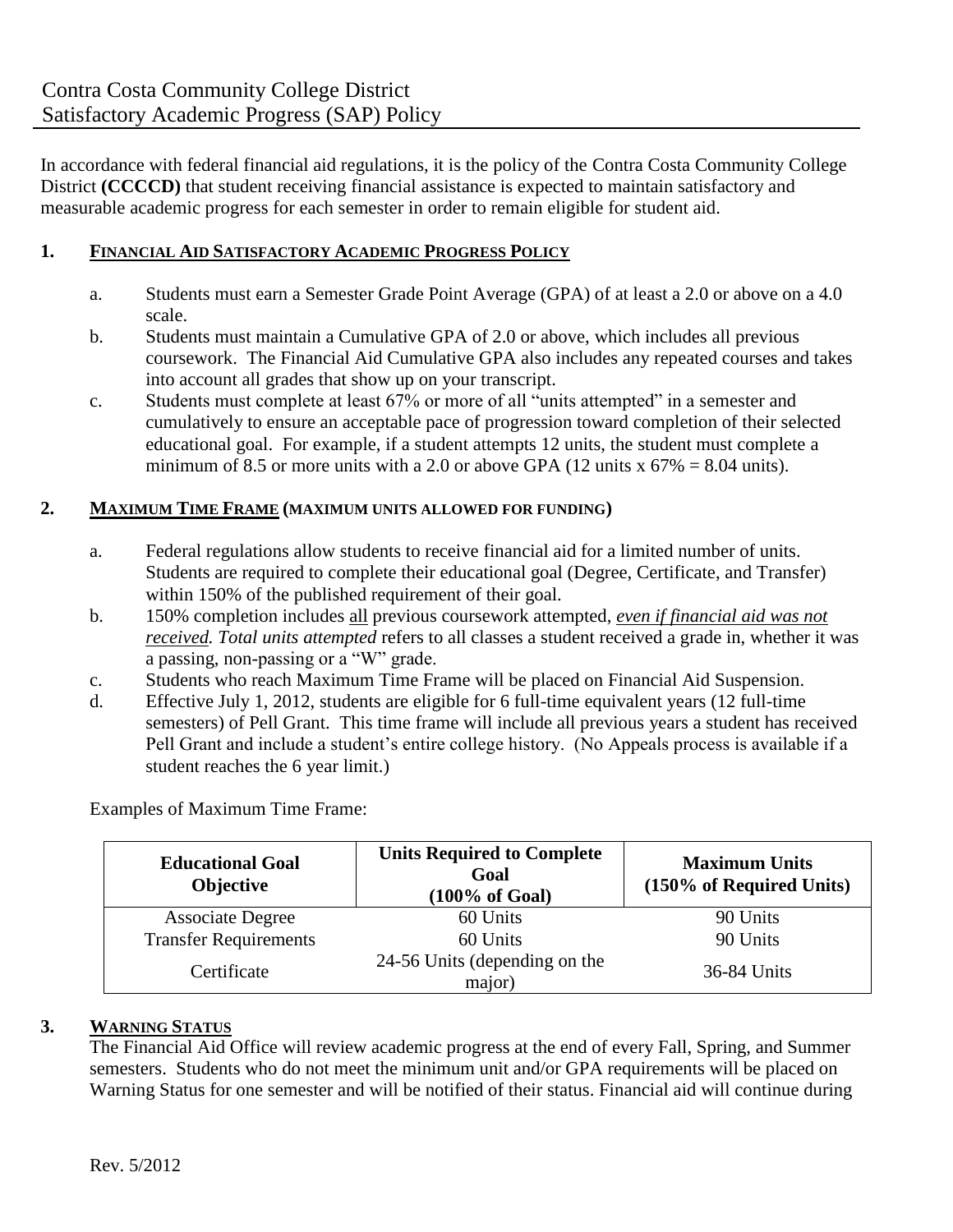the Warning period. Warning status may be removed if academic progress requirements are met in the Warning term.

# **4. SUSPENSION STATUS**

Students who fail to meet the SAP requirements by the end of the Warning period will be ineligible to receive aid for the following semester. (*Exception*: Eligibility for the Board of Governors Fee Waiver is not subject to SAP Standards.) In addition, students who have exceeded the maximum time frame will be ineligible to receive aid.

# **5. REINSTATEMENT**

Students placed on Suspension status, due to not meeting the SAP policies can file a Financial Aid Student Appeal Form to be reinstated into the financial aid program. If approved by the Appeals Committee (see #7) students will be placed on Probation and will be eligible to receive aid.

# **6. APPEAL PROCESS**

Students who have had their financial aid suspended may complete an Appeal, *with supporting documentation*, if they have had extenuating circumstances that prevented them from meeting Satisfactory Academic Progress. Examples of such circumstances are:

- a. Illness/injury of the student
- b. Family Emergency or Death of an immediate family member (i.e., parents, brother/sister, grandparents, spouse, or dependent child).
- c. Other similar extenuating circumstances that prevented the student from meeting the Satisfactory Academic Progress Standards.

#### **7. PROBATION STATUS**

The Financial Aid Appeals Committee will review all Appeals. If an Appeal is approved, pending, or denied, the student will be notified. Students whose appeals are approved will be reinstated into the financial aid program and placed on Probation status. If a student does not meet the SAP policies in the semester that they are on Probation status, then the student will be placed back on Suspension status for the following semester, until SAP policies are met again.

- **8. COURSE ELIGIBILITY:** The following grades will **not** be considered as credits successfully completed: Failing grade (F), Withdrawal (W), Incomplete (I), No Pass (NP), In Progress (IP), and Report Delayed (RD). Please refer to the College Catalog for further details about these grades. Receiving these grades will count as attempted units, will be included in your maximum time frame assessment, and may negatively affect a student's financial aid status.
- **9. Pass COURSES (P):** A Pass (P) grade is at least satisfactory or a C grade.
- **10. REPEATED COURSES:** Policies regarding repeated courses will follow federal regulations determined by the Department of Education. Repeated courses will still be included in the maximum time frame assessment, the Cumulative GPA assessment, and the completion rate assessment.
- **11. REMEDIAL COURSES:** Students may be paid for up to 30 units of remedial coursework. In addition, all remedial coursework will be included in the maximum time frame assessment, the Cumulative GPA assessment, and the completion rate assessment.

Rev. 5/2012